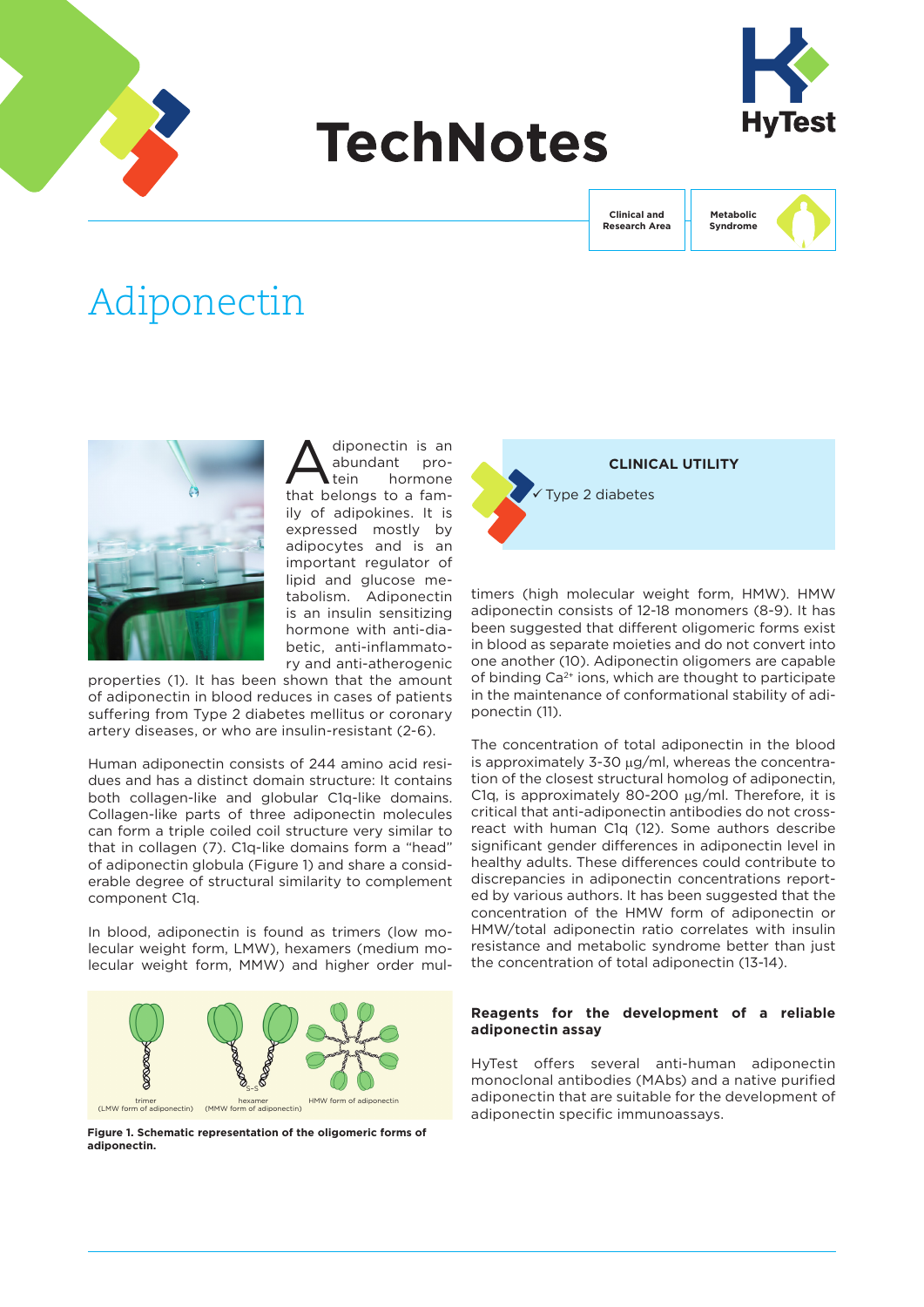#### **Monoclonal antibodies specific to human adiponectin**

We provide nine MAbs for the detection of human adiponectin. None of the MAbs cross-react with C1q in direct ELISA. C1q is the most abundant adiponectin homolog in blood. A detailed characterization of these adiponectin specific antibodies and antibody pairs was published in 2013 by our researchers (3).

#### **Development of a sandwich immunoassay**

All MAbs were tested in two-site combinations as capture or detection antibodies in sandwich ELISA with native adiponectin. We recommend six different two-site combinations for the development of sandwich immunoassays (see Table 1). These assays demonstrate high sensitivity and specificity to different oligomeric forms of adiponectin. A representative curve demonstrating detection of purified native adiponectin using the assay Adn279-Adn94 is provided in Figure 2.

#### **Table 1. Antibody pair recommendations.**

| <b>Capture</b> | <b>Detection</b> |  |  |
|----------------|------------------|--|--|
| Adn36          | Adn27            |  |  |
| Adn63          | Adn94            |  |  |
| Adn94          | Adn63            |  |  |
| Adn305         | Adn279           |  |  |



**FIGURE 2. Calibration curve for sandwich adiponectin immunoassay.**  MAb Adn279 was used as a coating (1 µg/well), MAb Adn94 was labeled with stable Eu<sup>3+</sup> chelate and was used as a detection (0.2 µg/well) antibody. Native adiponectin purified from human plasma was used as a calibrator.

All assays were tested with serial dilutions of normal human serum to evaluate the interaction of MAbs with native adiponectin in a complex environment. All assays demonstrated a steady decrease of signal correlating with the degree of serum dilution. The representative titration curve for the assay Adn94- Adn63 is provided in Figure 3.



**FIGURE 3. Normal human serum titration curve in sandwich immunofluorescent assay.** Adn94 MAb was used as a coating antibody (1 µg/well), MAb Adn63 was used as a detection antibody (0.2 µg/well). Normal human serum, serially diluted with phosphatebuffered saline (10 mM K-phosphate, pH 7.4, 150 mM NaCl, 0.1% Tween-20) was used as an antigen.

#### **Effect of sample matrix and Ca2+**

Ca2+ participate in the formation of the adiponectin tertiary structure (11). Of the recommended two-site combinations, pair Adn36-Adn27 turned out to be sensitive to  $Ca<sup>2+</sup>$  (not shown). This pair also shows a slightly different ability to detect adiponectin in serum or plasma samples (see Figure 4). Other assays do not demonstrate Ca2+-dependence in the antigen recognition and react identically with and the mumber of the antigen in serum dilution factor<br> **FIGURE 3. Normal human serum titration curve the serum dilution factor<br>
in mumber or cannot and the plasma of the serum of the serue of the serue of the series of t** 



**FIGURE 4. Normal human serum or citrate plasma titration curves for MAb assay Adn36-Adn27.** Normal human pooled serum or citrate plasma, serially diluted with phosphate-buffered saline (10 mM K-phosphate, pH 7.4, 150 mM NaCl, 0.1% Tween-20) was used as an antigen.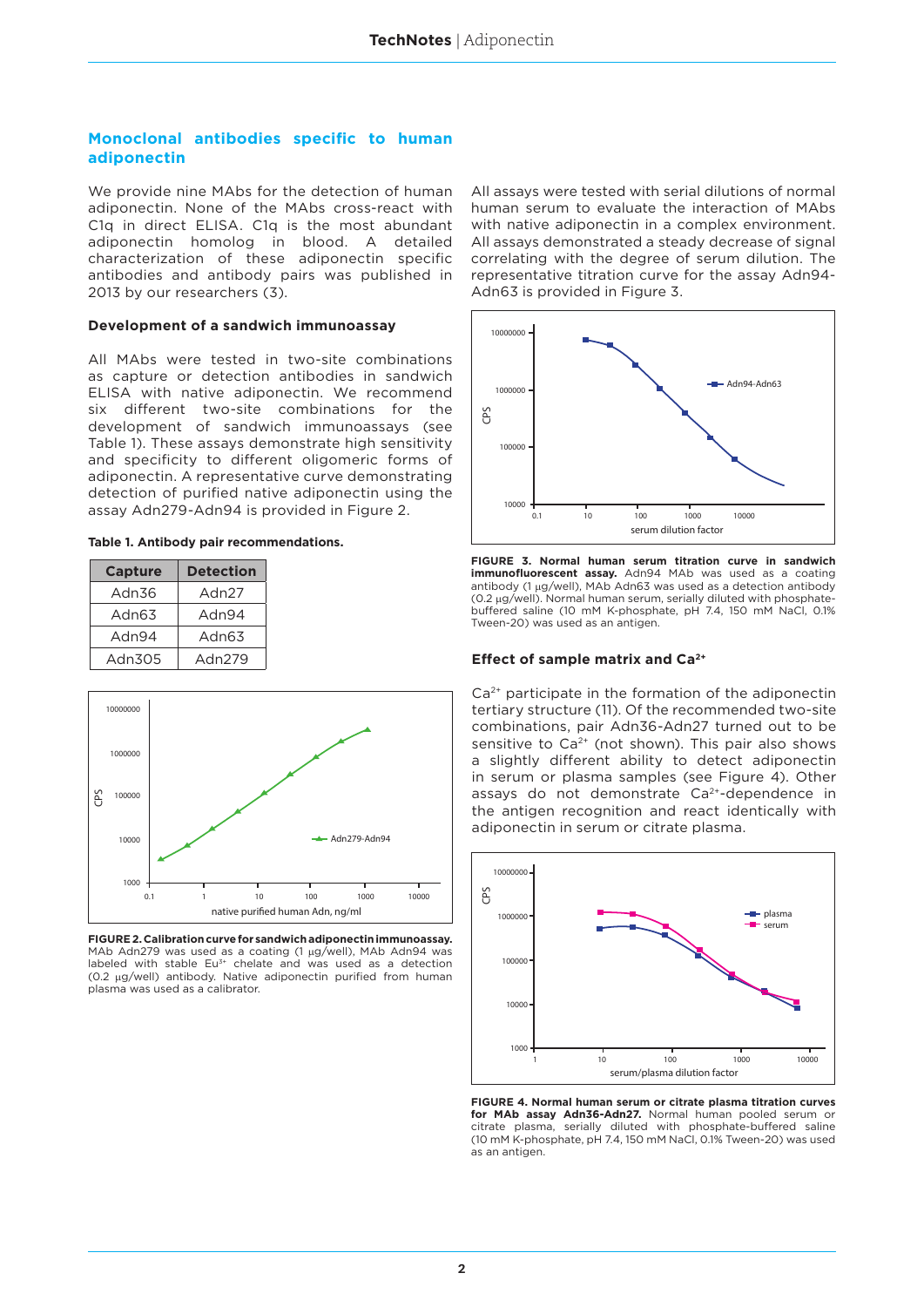#### **Western blotting**

All MAbs were tested for their ability to recognize adiponectin in Western blotting. MAbs Adn23 and Adn63 recognized adiponectin transferred onto nitrocellulose membrane after SDS-PAGE in reducing conditions (see Figure 5).



**Figure 5. Immunodetection of native adiponectin with anti-Adn MAbs in Western blotting after SDS-electrophoresis in reducing conditions.** 

40 ng of native purified adiponectin was loaded onto each track, nitrocellulose membrane was stained with 5 µg/ml of various antiadiponectin MAbs in phosphate-buffered saline, containing 5% dry milk and 0.1% Tween-20.

1: Adn23, 2: Adn63,

MW markers are marked by arrows.

#### **Assays detecting total and LMW forms of human adiponectin**

To establish an oligomer specificity of HyTest assays, serum proteins were separated according to their molecular masses by means of size-exclusion chromatography and immunoreactivity in fractions was measured. Assay Adn94-Adn63 recognizes all three adiponectin oligomeric forms (Figure 6).



**Figure 6. Sandwich ELISA in protein fractions after size-exclusion chromatography, measured by capture-detection antibody pair Adn94-Adn63.** 1 ml of normal human serum was applied onto the column. Positions of oligomeric forms of adiponectin and molecular weight markers are depicted in the picture. The black line presents the optical density detected at 280 nm.

#### **Native purified adiponectin**

Native adiponectin purified from normal human plasma is the best calibrator for immunoassays. Native adiponectin was isolated from normal human plasma using a combination of chromatographic methods. Its purity is approximately 95%. Native purified adiponectin fully recovers its immunoreactivity after lyophilization and reconstitution by the addition of deionized water (see Figure 7).



**FIGURE 7. Lyophilization does not affect immunological activity of native purified adiponectin measured by assay Adn94-Adn63.** 

Purified native adiponectin contains all three oligomeric forms of adiponectin (see Figure 8) and could therefore be used as a calibrator for all types of adiponectin assays: total adiponectin, HMW- or LMW-specific adiponectin.



**forms.** 3 μg of adiponectin was applied onto a gel-filtration column **FIGURE 8. Native purified adiponectin contains all oligomeric**  and immunoreactivity in fractions was measured by the sandwich ELISA using Adn94 and Adn63 as capture and detection antibodies respectively. Molecular weight markers are depicted by arrows on the x-axis. The black curve represents the optical density measured at 280 nm.